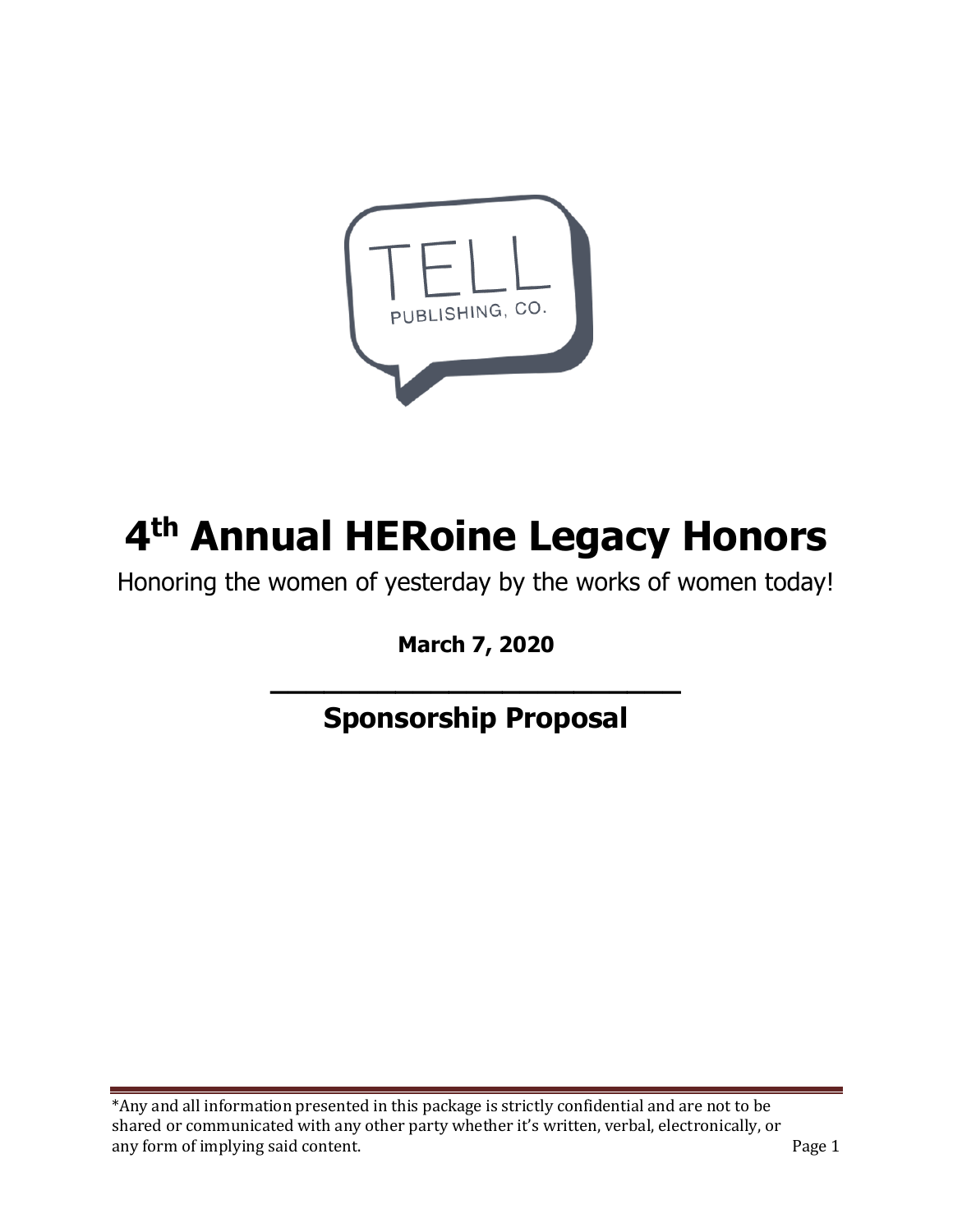Sponsorship Proposal

Dear Potential Sponsor,

I am passionate about Memphis, Philanthropy and Business and anytime I can incorporate all three in one event, I'll jump on it. I love honoring people while they're still here! So I created the **HERoine Legacy** Magazine to do just that during Women's History Month. I chose women to interview who I believe have fully taken advantage of the opportunities that women of our past have created for us to be able to own businesses, preach the word, write books, lead professional organizations, etc. I'm honoring the impact of those brave women of our past. The **HERoine Legacy** magazine has been a hit and it only is released digitally in March.

In addition to sharing the stories in the magazine, I'm hosting a **HERoine Legacy** Honors Brunch for the class of 2020 honorees. The theme will be "Building Destiny Partners." During the 2018 honors brunch, I announced that this annual event will become an official fundraiser for [The Destiny House,](http://lashundrarichmond.com/the-destiny-house.html) a non-profit organization that provides practical support for women and children in education/school improvements, business, and community outreach ministries. My goal is for this partnership to produce a hub of future honorees; we're creating programming to connect our current and past honorees to the girls with The Destiny House.

The goal for this event is to have multi-generational women in a room honoring, celebrating, challenging, and inspiring each other. I need you partnering with us to make this possible! I need to secure a bigger venue, especially since, last year, we sold out and reached space capacity one week before the event. That showed us that Memphis wants to see women being honored. More decorations, trophies/plaques, entertainment, photography/videography services, printing services for the magazine and event program, giftbags, and a bigger catering budget, etc. are required. Your partnership will ensure a memorable event!

We will handle all of the public relations, marketing, social media & publicity efforts. We thank you and look forward to having your support and will be happy to answer any additional questions. You can contact me directly at tljefferson2@gmail.com.

Simply Yours,

TJ Jefferson

Event Founder and Creator

\*Any and all information presented in this package is strictly confidential and are not to be shared or communicated with any other party whether it's written, verbal, electronically, or any form of implying said content. The same state of the same state of the Page 2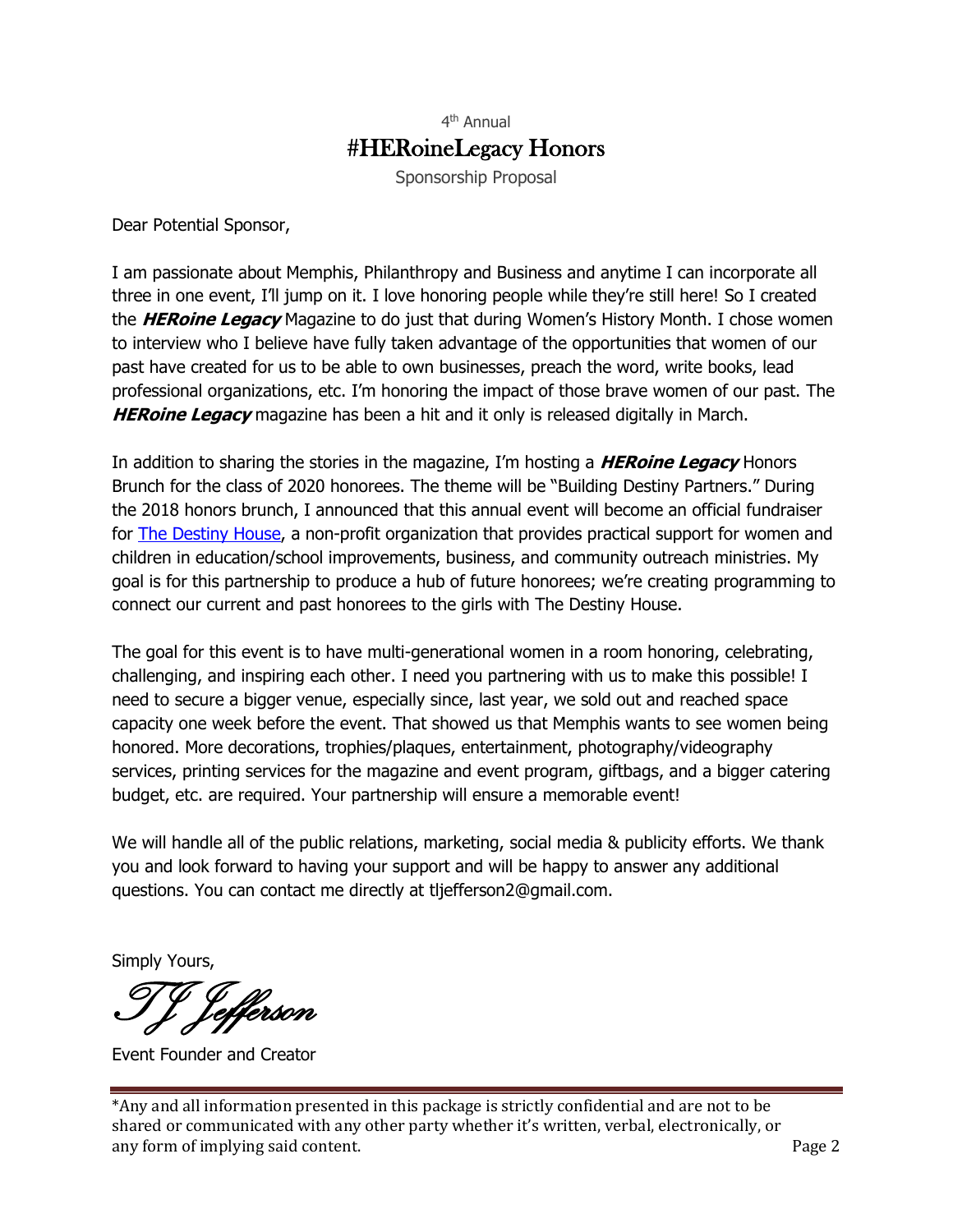Sponsorship Proposal

## **KEY EVENT INFORMATION:**

We have roughly 70% women between the ages of 28-40, who attend the brunch and have residual income to spend on products or services that are of quality and can make their busy lives easier. The bulk of our past sponsors were local small businesses that needed to reach our specific demographics.

Past sponsorship successes:

- Tell Publishing received an 8% increase in book sales of the current book that was being promoted at that time.
- Fresh Touch Publicity secured two media interviews prior to the event and secured two new clients and a speaking engagement for the owner post the event.
- Time Piece Technician received an increase of 35% of sales the day of the event as they were able to set up as a vendor and secured additional sales post event
- Mainstream Images booked two photo sessions and a videography session as the photographer and vendor at the event
- EventSnap app was able to get 22 new downloads for the app and over 40 new pictures posted through the app at the event.

# **OUR IMMEDIATE DEMOGRAPHICS:**

- 65% women making family purchasing decision
- 59% shop clothes/shoes/accessories on sale; 41% shop regular-priced items
- 57% live in Memphis, 14% in Atlanta, 29% other cities
- 49% with college degrees
- 41% shops online & in person; 39% shops solely online; 20% shops solely in person
- 40% Single Mothers
- 40% Salary of at least \$40,000/year

Social Media Reach:

- 57% Female –- 43% Male Facebook Fans, with over half in the 25-35 age bracket
- 35% Female—65% Male Twitter Followers, with over 2700 followers
- 70% small businesses on Instagram, with over 1300 followers
- We get an average of over 1000 views of the magazine from Memphians

<sup>\*</sup>Any and all information presented in this package is strictly confidential and are not to be shared or communicated with any other party whether it's written, verbal, electronically, or any form of implying said content. The same state of the same state of the Page 3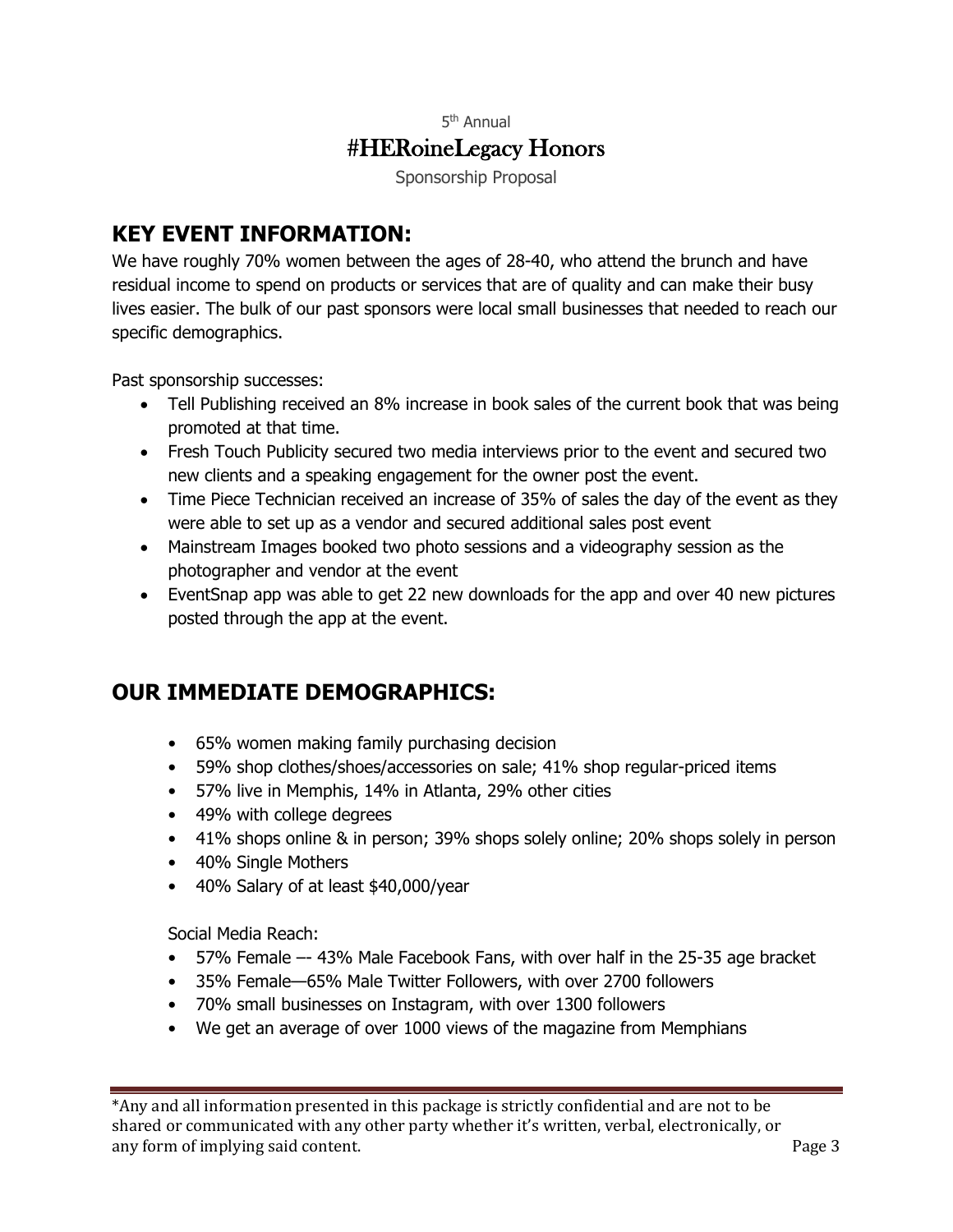

# **Snippets of past #HERoineLegacy Honors Brunch!**



\*Any and all information presented in this package is strictly confidential and are not to be shared or communicated with any other party whether it's written, verbal, electronically, or any form of implying said content. Page 4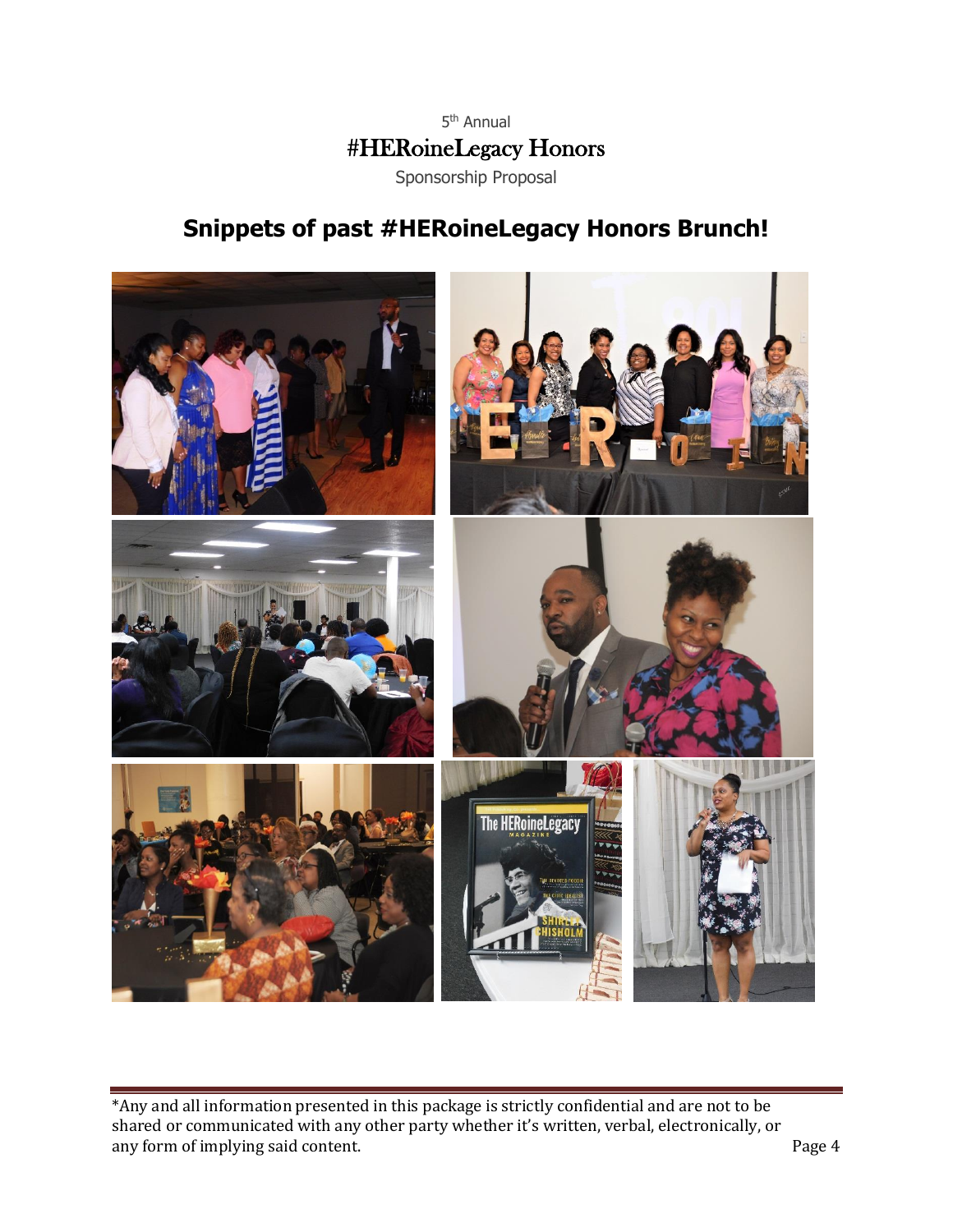

# **More Pictures of the HERoineLegacy Brunch!**



\*Any and all information presented in this package is strictly confidential and are not to be shared or communicated with any other party whether it's written, verbal, electronically, or any form of implying said content. Page 5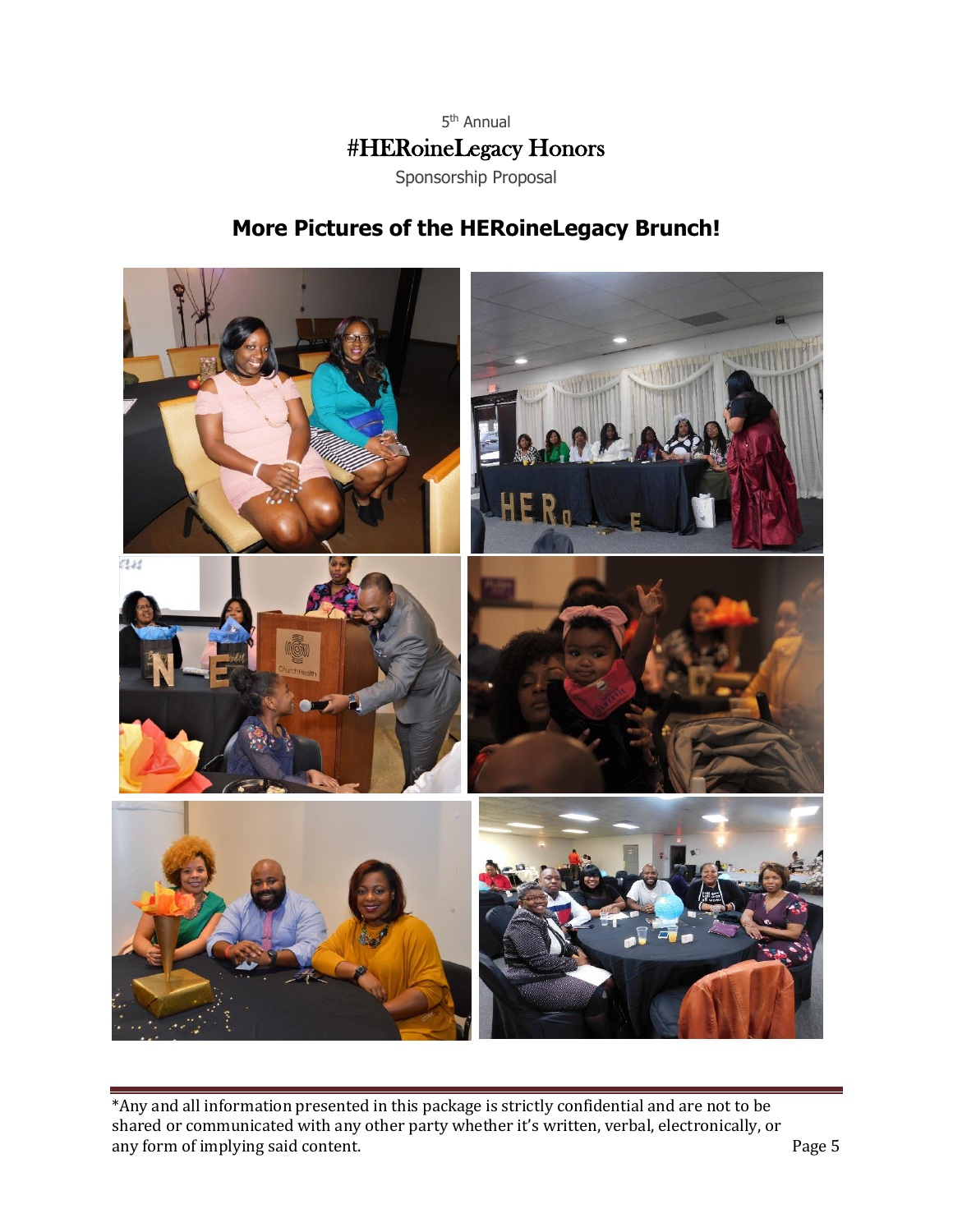Sponsorship Proposal

# **HOW TO SUPPORT THE EVENT**:

## **"LEGEND" LEVEL SPONSOR- 1500+ (1 available)**

- Company name listed as the presenting sponsor, along with Tell Publishing, of the event
- Company logo prevalently featured on all promotional and digital marketing efforts
- Company rep will have opportunity to join in on TWO media interviews about the brunch
- Company will have a TWO-page, color advertising spread in the **#HERoineLegacy Magazine**
- Company will receive an exclusive SIX-seat table w/company logo & prominent table placement
- Company will receive a vendor's table to promote and sell products/services at the brunch
- Company's logo & services will be placed on a digital slide shown throughout the brunch

## **"CONQUEROR" LEVEL SPONSOR- \$750+ (4 available)**

- Company logo prevalently featured on all promotional and digital marketing efforts
- Company rep will have opportunity to join in on ONE media interview about the brunch
- Company will have ONE full-page, color advertising space in the **#HERoineLegacy Magazine**
- Company will have FOUR complimentary tickets to be seated at a sponsor's table
- Company will have opportunity to place promotional items in gift bags for honorees
- Company's logo & services will be placed on a digital slide shown throughout the brunch

## **"CHAMPION" LEVEL SPONSOR- \$300+ (5 available)**

- Company logo prevalently featured on all promotional and digital marketing efforts
- Company will have one half-page, color advertising space in the **#HERoineLegacy Magazine**
- Company will receive TWO complimentary tickets to be seated at a sponsor's table
- Company's logo & services will be placed on a digital slide shown throughout the brunch

## **"STAR" LEVEL SPONSOR- \$105+ (8 available)**

- Company logo prevalently featured on all promotional and digital marketing efforts
- Company will receive ONE complimentary ticket to be seated at a sponsor's table
- Company's logo & services will be placed on a digital slide shown throughout the brunch

## **ADVERTISE YOUR BUSINESS IN THE MAGAZINE**

- FULL PAGE AD: \$65.00
- HALF PAGE AD: \$35.00

## **VENDOR SPACE- \$50 (only one vendor per industry; first come, first serve)**

• Company will receive a table and up to two chairs

\*Any and all information presented in this package is strictly confidential and are not to be shared or communicated with any other party whether it's written, verbal, electronically, or any form of implying said content. The same state of the same state of the Page 6